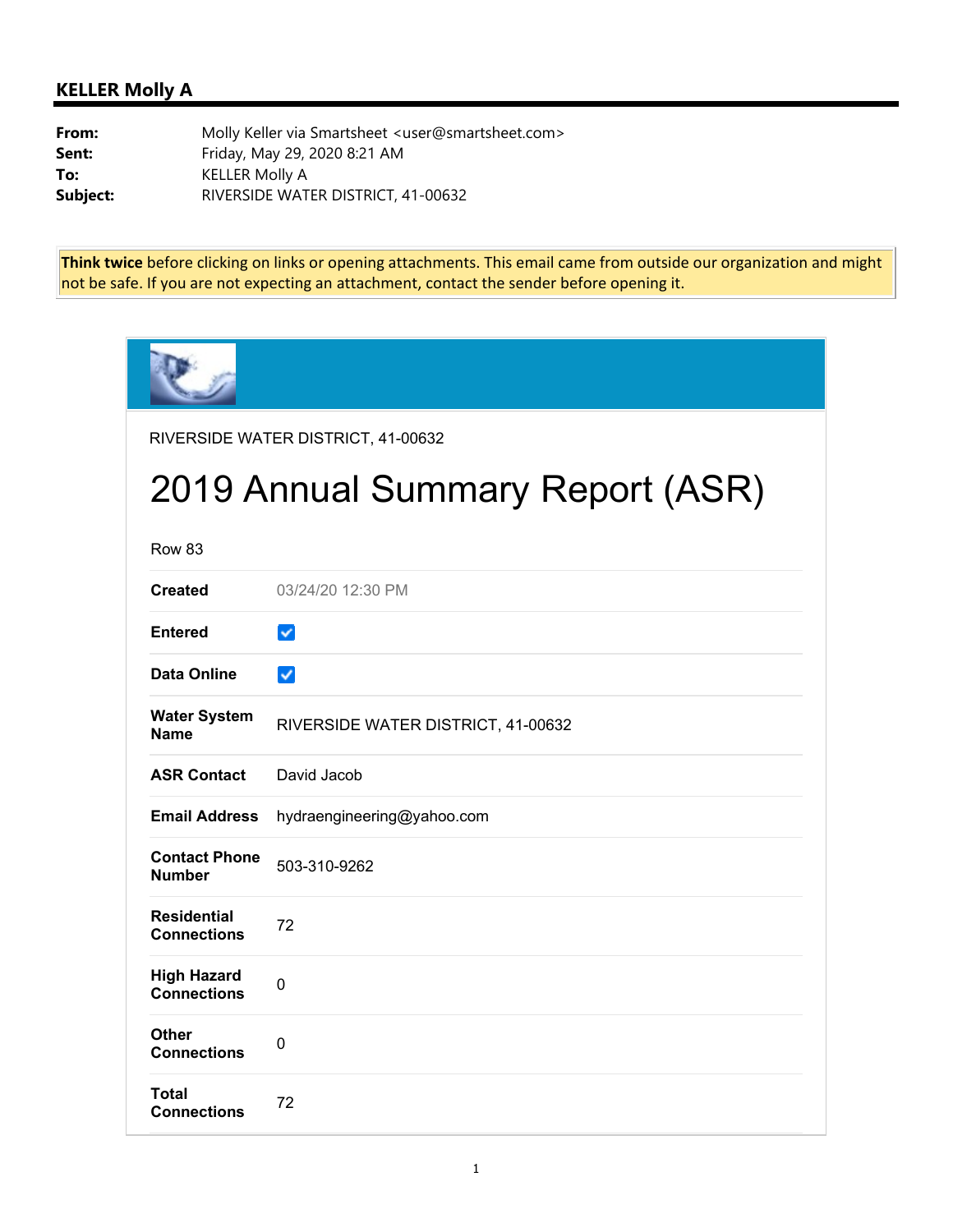| <b>Enabling</b><br><b>Authority</b>                             | Yes |
|-----------------------------------------------------------------|-----|
| <b>Revised</b><br><b>Enabling</b><br><b>Authority</b>           | No  |
| <b>CCCS Name -</b><br>Large system<br>only                      | na  |
| <b>CCCS</b><br>Information -<br>Large system<br>only            |     |
| CCCS Cert # -<br>Large system<br>only                           |     |
| <b>CCCS Phone -</b><br>Large system<br>only                     |     |
| <b>CCCS Email -</b><br>Large system<br>only                     |     |
| <b>Written BFP</b><br>program plan?<br>- Large system<br>only   |     |
| <b>BFPP</b> - list of<br>high hazards -<br>Large system<br>only |     |
| BFPP-<br>Procedure -<br>Large system<br>only                    |     |
| <b>BFPP Notify</b><br>Water User -<br>Large system<br>only      |     |
| <b>BFPP</b> - Type of<br>Protection -<br>Large system<br>only   |     |
| BFPP-<br><b>Corrective</b>                                      |     |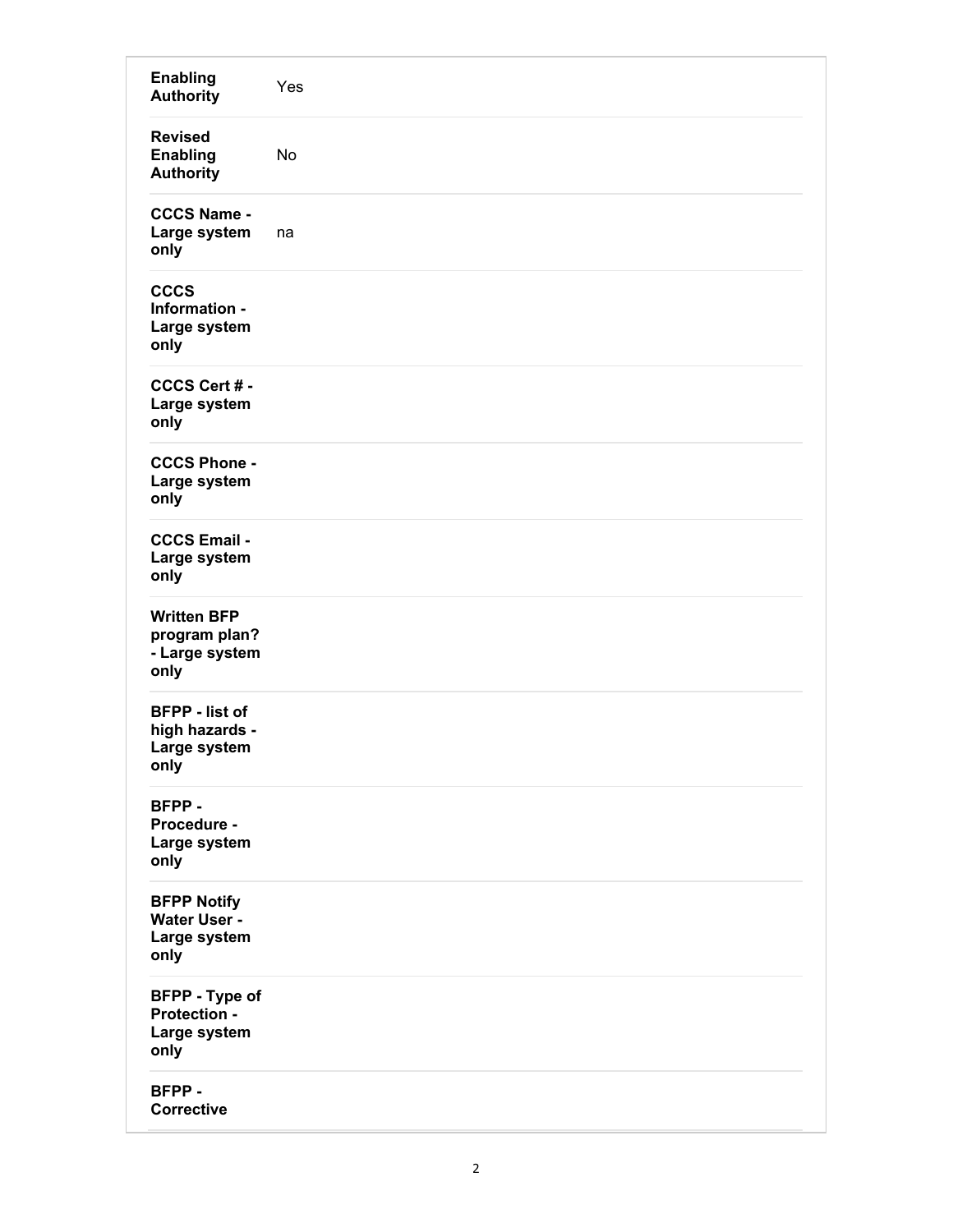| <b>Action - Large</b><br>system only                               |           |
|--------------------------------------------------------------------|-----------|
| <b>BFPP - Current</b><br>records - Large<br>system only            |           |
| <b>BFPP - Public</b><br><b>Education -</b><br>Large system<br>only |           |
| Do you have<br>RP?                                                 | No        |
| RP - How Many 0                                                    |           |
| <b>RP</b> - Tested                                                 |           |
| <b>RP</b> - Passed                                                 |           |
| <b>RP</b> - Failed                                                 |           |
| <b>RP % Tested</b>                                                 |           |
| $RP -$<br><b>Comments</b>                                          |           |
| Do you have<br>any DC?                                             | No        |
| DC - How Many 0                                                    |           |
| <b>DC - Tested</b>                                                 |           |
| DC - Passed                                                        |           |
| <b>DC - Failed</b>                                                 |           |
| DC - % Tested                                                      |           |
| DC -<br><b>Comments</b>                                            |           |
| Do you have<br>any PVBs?                                           | No        |
| <b>PVB - How</b><br><b>Many</b>                                    | $\pmb{0}$ |
| <b>PVB - Tested</b>                                                |           |
| <b>PVB - Passed</b>                                                |           |